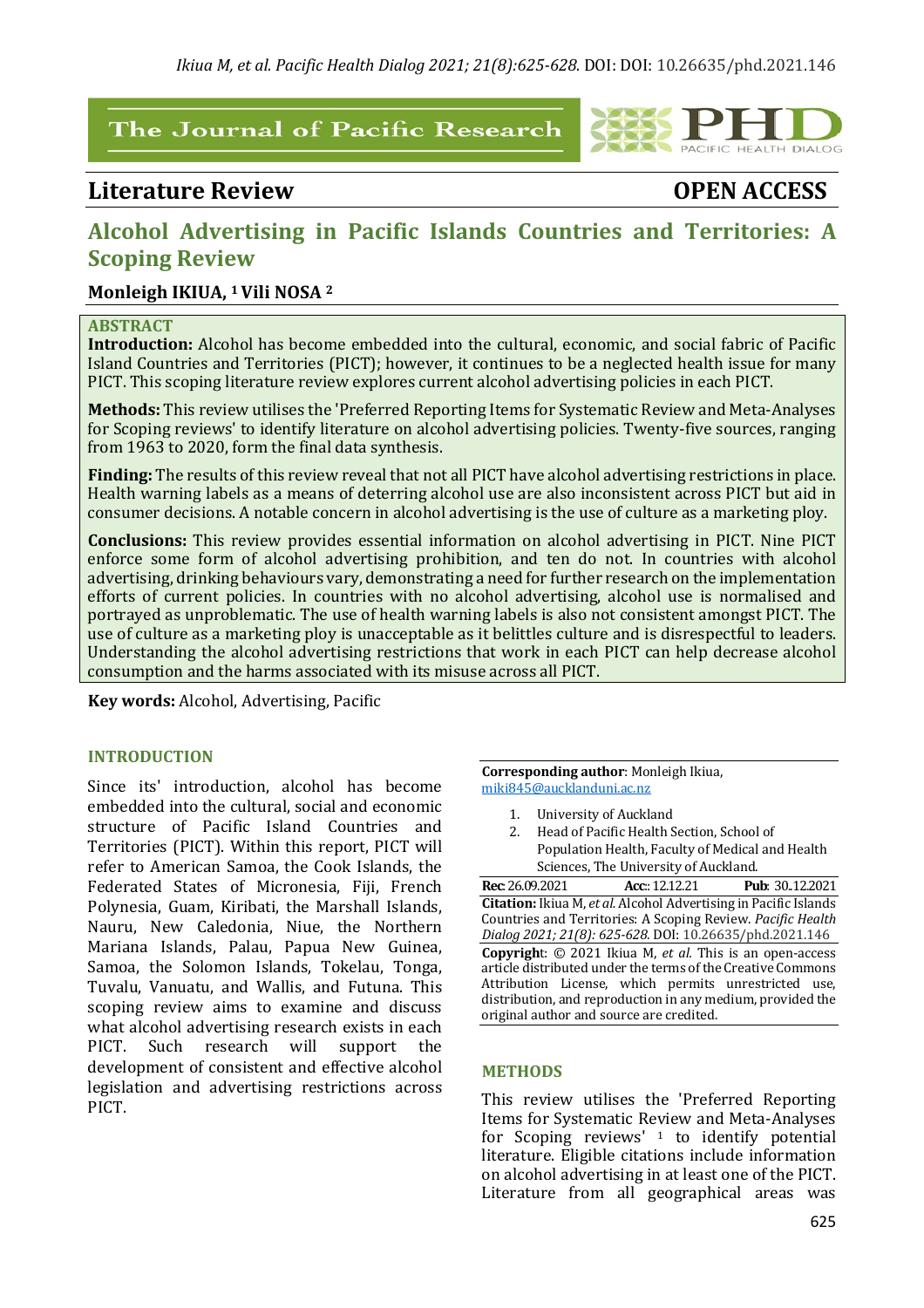viewed; however, publications not produced in English or French were excluded. Suitable literature types included 15 Reports, 5 journal articles, 4 websites and 1 policy review. A total of 25 references were used in this report, ranging from 1963 to 2020. A search of Scopus, Google Scholar, ProQuest Research Library, Medline (OVID), Medline (PubMed), Clinical key, Science Direct, and the Library Catalogue provided potentially relevant citations. Governmental websites supplemented this database search. Some of the key research terms that were used were Pacific alcohol advertising, Pacific region alcohol advertising, advertising, and Pacific alcohol consumption. The literature was analysed using thematic analysis and then crosschecked by the supervisor.

### **RESULTS**

#### **Advertising Restrictions**

Global research supports using advertising restrictions to decrease alcohol consumption.<sup>2</sup> Atkin, and Block  $3$  emphasise that alcohol advertising has a significant impact on the social attitudes toward alcohol. PICT implementing advertising restrictions include the Federated States of Micronesia, Fiji, French Polynesia, Nauru, New Caledonia, Niue, Papua New Guinea, Solomon Islands and Wallis and Futuna. 4-12 In Fiji, there are prohibitions against vehicle alcohol advertising.  $4$ ,  $12$  In French Polynesia, there are prohibitions on alcohol advertising in sports venues. 7, 13 In Papua New Guinea, alcohol advertisements in statements, notices, advertisements in statements, notices, photographs, pictures, and other materials promoting liquor are against the law.  $9$  Despite these restrictions in Papua New Guinea, the rates of vouth alcohol consumption remain high. 13 The purpose of advertising restrictions also varies. For example in Nauru, alcohol prohibitions are in place to discourage irresponsible consumption; in New Caledonia, it is to deter youth alcohol consumption, delinquency and violence, and in Niue, it is to decrease youth exposure to alcohol across popular media forums.  $5,10,14$ 

### **No Alcohol Advertising**

PICT with no alcohol advertising restrictions include American Samoa, Cook Island, Guam, Kiribati, Marshall Islands, Northern Mariana Islands, Palau, Samoa, Tokelau, Tonga and Vanuatu. 4, 13, 15-17 In the Cook Islands, Kiribati, the Marshall Islands, and Vanuatu, there are no regulations on alcohol advertising, product placement, alcohol sponsorship, or sales. <sup>17</sup> However, the Cook Island Government has expressed commitment to public awareness

campaigns on alcohol in sports, radio programmes, television, documentaries, and alcohol awareness weeks.  $18$  In Guam, alcohol is unrestricted and heavily advertised through satellite television, videos, billboards, and sponsorships. <sup>4</sup> Samoa bans alcohol advertisements that target children; however, the continued use of billboards and television commercials with alcohol content results in the inadvertent exposure of advertising to children. 4, 19 Furthermore, young people in Samoa reported seeing alcohol advertising on bills boards that are initially advertising for restaurants and hotels. 4, 19 Tonga permits alcohol advertising in all media, with  $80\%$  of youth exposed to alcohol advertisements. 4, 13

#### **Alcohol Advertising and Health Warning Labels**

There were only two PICT that had health warning labels on alcohol advertisements. These PICT were the Marshall Islands and Vanuatu. 17 According to the International Alliance for Responsible Drinking (IARD), health warning labels outline the general health risks associated with alcohol consumption to aid in consumer decisions on drinking.  $20$  Global research varies regarding the effectiveness of health warning labels on decreasing alcohol consumption.  $20, 21$ 

### **Cultural uses of Alcohol Advertising**

A notable concern for alcohol advertising is the use of culture to increase alcohol consumption. In Fiji, the production of 'Ratu Rum' was met with backlash from the community for its use of the highly respected title of Chief in its branding.  $22$ Ram  $^{22}$  highlights that these marketing ploys disrespect the Fijian culture in an attempt to increase the appeal of the alcoholic drink to youth. Internationally, these strategies have been deemed an appropriation of cultural systems and described as the reinvention of culture as a commodity.<sup>23</sup>

### **DISCUSSION**

This review provides essential insights into alcohol advertising in PICT. Nine PICT enforce some form of alcohol advertising prohibition, and ten do not. For countries with alcohol advertising, drinking behaviours vary, demonstrating a need for further research on the implementation efforts of current policies. In general, countries with alcohol advertising normalise alcohol and portray alcohol use as unproblematic.  $24$  This narrative is in direct contrast to the issues commonly associated with alcohol use, including violence, domestic abuse, family issues, driving accidents and finance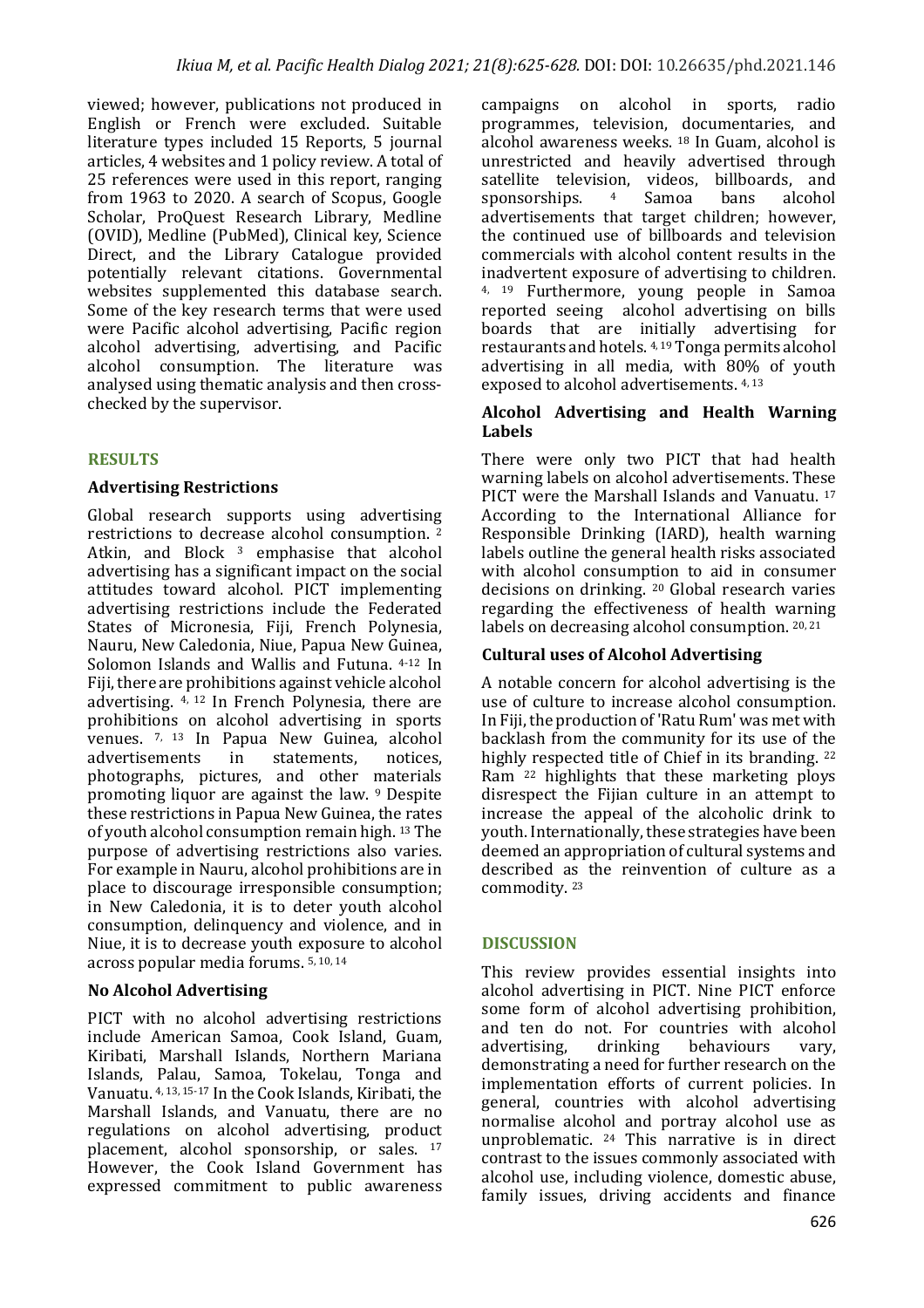issues. <sup>25</sup> The use of health warning labels is also not consistent amongst PICT. Health warning labels increase consumer decision making; however, the research on its effectiveness continues to vary. Health warning advertising labels need to be investigated in terms of what key messages would be effective in reducing alcohol consumption. There was also the use of culture in advertising alcohol products, which was unacceptable as it belittles culture and is disrespectful to leaders. There needs to be further research around the misappropriate use of culture as a mechanism for alcohol advertising.

#### **CONCLUSION**

In summary, more work is needed to have a better understanding for alcohol advertising restrictions that work in each PICT that can help decrease alcohol consumption and the harms associated with its misuse, across all PICT.

#### **Funding:**

A Health Research Council scholarship funded this article.

#### **Competing Interest:**

All authors have no competing interests to declare

### **REFERENCES**

- 1. Tricco AC, Lillie E, Zarin W, O'Brien KK, Colquhoun H, Levac D, et al. PRISMA extension for scoping reviews (PRISMA- $SCR$ ): checklist and explanation. Annals of internal medicine. 2018;169(7):467-73.
- 2. Saffer H, Dave D. Alcohol consumption and alcohol advertising bans. Applied Economics. 2002;34(11):1325-34.
- 3. Atkin CK, Block M. The effects of alcohol advertising. ACR North American Advances. 1984.
- 4. Evaluation CfSaHORa. Alcohol Marketing in the Western Pacific Region 2006 [Available from: https://static1.squarespace.com/static/59 152c88b8a79bdb0e644f2a/t/599642b149f c2b25db33334f/1503019698513/Alcohol+ Marketing+in+the+Western+Pacific.pdf
- 5. Nouvelle-Caledonie GDL. Congress Adopts Countrys Alcohol Law 2018 [Available from: https://gouv.nc/actualites/14-06-2018/lecongres-adopte-la-loi-du-pays-sur-lalcool.
- 6. Niue Go. Niue Laws Tau Fakatufono-Tohi A Niue 2006 [Available from:

https://www.wipo.int/edocs/lexdocs/laws /en/nu/nu003en-part4.pdf.

7. Française LSPdlDdDePs. Deliberation n°84-14 of January 31, 1984 1984 [Available from: https://lexpol-cloudpf.translate.goog/LexpolAfficheTexte.php?t exte=179471& x tr sch=http& x tr sl=fr&  $x$  tr tl=en&  $x$  tr hl=en&  $x$  tr pto=nui,elem.

- 8. Hub PD. Alcohol Advertising n.d. [Available from: https://www.pacificdata.org/dashboard/h ealth-dashboard/alcohol/alcoholadvertising.
- 9. Institute PILI. Papua New Guinea Consolidated Legislation 1963 [Available from: http://www.paclii.org/pg/legis/consol\_act /la1963190/
- 10. Institute PILI. Liquor Control Act 2017 2017 [Available from: http://www.paclii.org/cgibin/sinodisp/nr/legis/num\_act/lca201719 7/lca2017197.html?stem=&synonyms=&qu ery=liquor
- 11. Iles TD. Arrete no 91-040 1991 [Available from: http://www.wallis-etfutuna.gouv.fr/content/download/2217/18 237/file/Arrêté%20n°91- 040%20du%2018%20fevrier%201991.pdf.
- 12. Fiji TLo. Advertisement Regulation Act 1931 2016 [Available from: https://www.laws.gov.fj/Acts/DisplayAct/ 1143#.
- 13. Globe T. Pacific Issue 2005 [Available from: https://globalgapa.org/wpcontent/uploads/2015/05/gl200501.pdf
- 14. Alliance APAP. Marketing of Alcohol on Niue 2004 [Available from: http://apapaonline.org/APAPAnetwork/M eeting Reports/files/Auckland Sept04/Alc ohol Marketing Niue.pdf
- 15. Alliance APAP. Contribution by Kiribati Delegation to the Preparation of the<br>
Workbook Containing Additional Containing Additional Information on Marketing of Alcohol 2004 [Available from: http://apapaonline.org/APAPAnetwork/M eeting Reports/files/Auckland Sept04/Kiri bati\_additional\_info.pdf
- 16. Hub PD. Pacific Pacific Monitoring Alliance for NCD Action (MANA) n.d. [Available from: https://www.pacificdata.org/dashboard/h ealth-dashboard/country/american-samoa.
- 17. Organization WH. Global status report on alcohol and health 2018: World Health Organization; 2019.